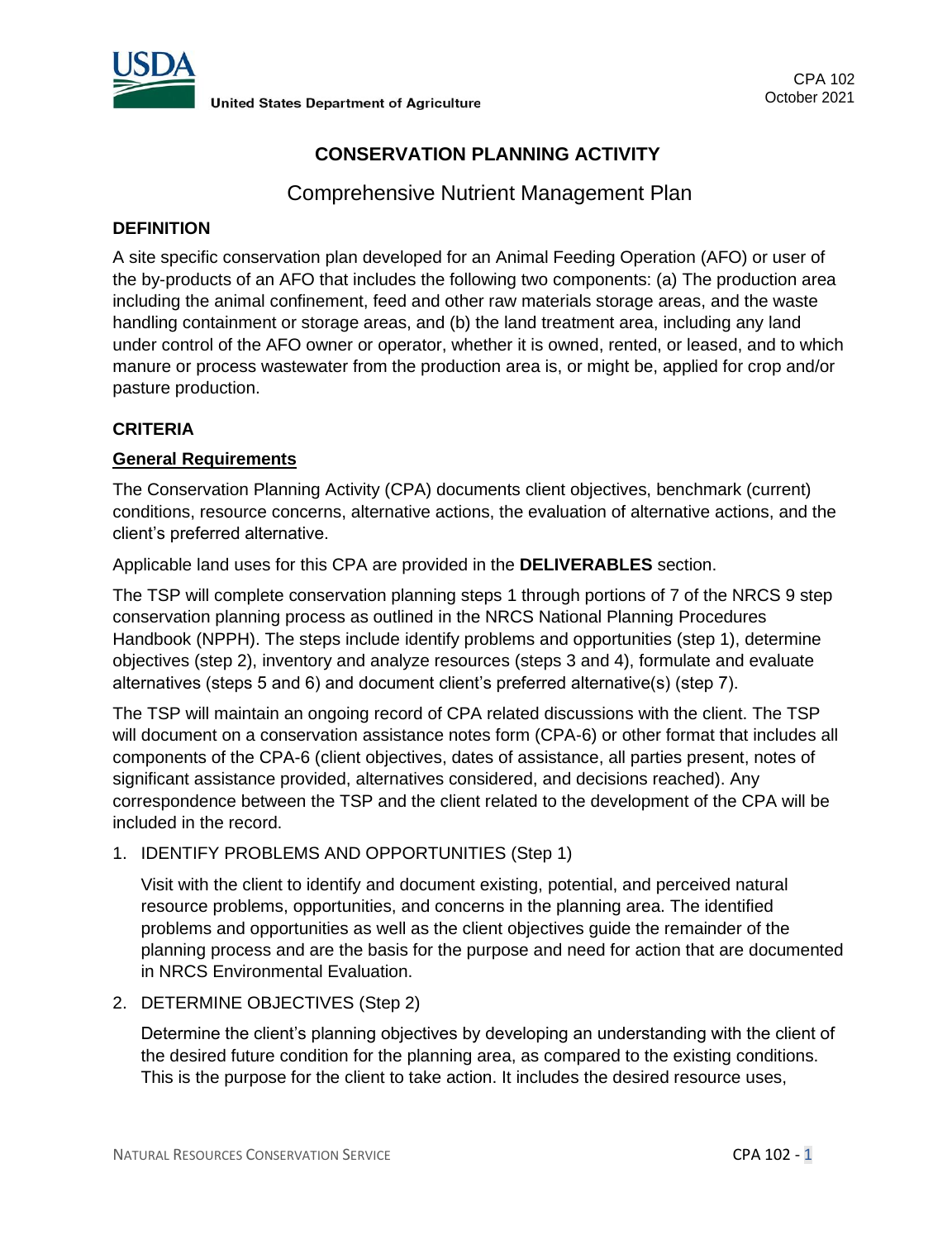resource problem reductions, onsite and offsite ecological protection, and production concerns. As resources are inventoried, their interactions are analyzed, and alternatives formulated, objectives may need to be reviewed and modified.

# 3. INVENTORY RESOURCES (Step 3)

The resource inventory documents benchmark (current) conditions of natural resources in the CPA planning area. The specific inventory documentation requirements and resource concerns to be evaluated are provided in the **DELIVERABLES** section. Inventory documentation required may include such items as:

- Current agricultural or forestry practices and management activities,
- Environmentally sensitive areas (e.g., wetlands, sinkholes, wellheads, gullies, ditches, etc.),
- Soils, climate, topography,
- Equipment and technology currently being used by the landowner,
- Highly erodible land or wetland compliance determinations associated to the planning land unit,
- Pertinent Federal, State, Tribal, and local laws, regulations and policy, and
- Special Environmental Concerns that may be applicable on, or in the vicinity of the planning area. The special environmental concerns to be inventoried include, at a minimum, the following:
	- Clean Air Act
	- Clean Water Act / Waters of the U.S.
	- Coastal Zone Management
	- Coral Reefs
	- Cultural Resources / Historic Properties
	- Endangered and Threatened Species
	- Environmental Justice
	- **Essential Fish Habitat**
	- Floodplain Management
	- **Invasive Species**
	- Migratory Birds / Bald and Golden Eagle Protection Act
	- Natural Areas
	- Prime and Unique Farmlands
	- Riparian Area
	- Scenic Beauty
	- Wetlands
	- Wild and Scenic Rivers

NRCS state offices may identify additional state, tribal, or local laws, regulations or ordinances that must routinely be evaluated.

Use NRCS data available in the Field Office Technical Guide (FOTG) Sections 1 and 2, plus Web Soil Survey (WSS) and other helpful resources to support the inventory.

Document any previously installed or implemented conservation practice(s) and indicate whether the existing practice(s) is currently accomplishing the conservation practice purpose indicated in the NRCS conservation practice standard in the state's FOTG, Section 4.

4. ANALYZE RESOURCE DATA (Step 4)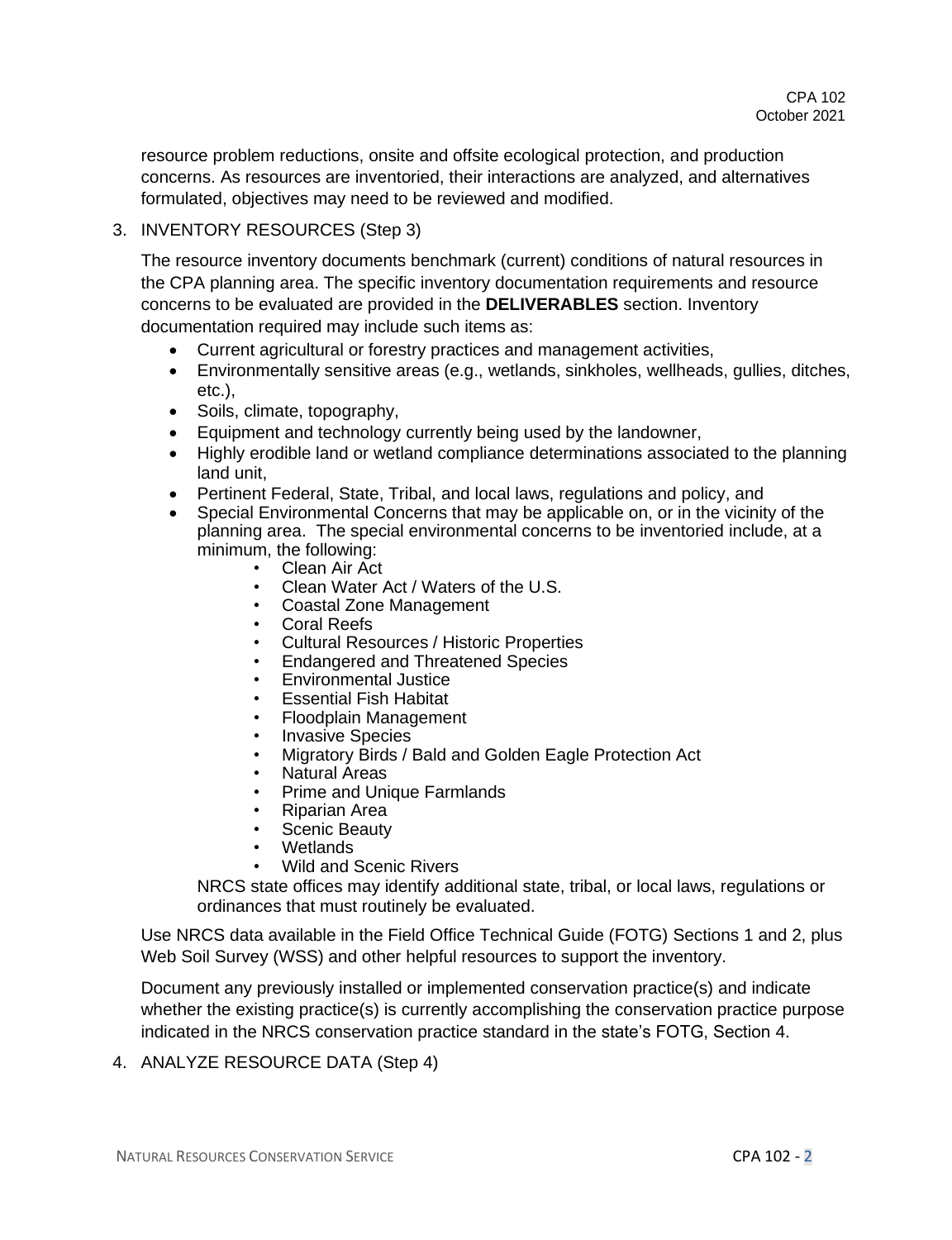Analysis of a resource inventory will document benchmark (current) conditions of natural resources in the CPA planning area. A comparison between benchmark (current) conditions and planning criteria/quality criteria (desired future conditions) will help identify resource concerns. Analysis and documentation requirements are provided in the **DELIVERABLES** section.

Analysis documentation will include at a minimum:

- NRCS resource concerns identified.
- Benchmark conditions,
- (as applicable) Results of assessment tools, and
- A description of the need for conservation actions.
- 5. FORMULATE ALTERNATIVES (Step 5)

At a minimum two alternatives will be developed. The first will be a no-action alternative in which current management activities are assumed to continue. The second will be an action alternative identifying a conservation practice or a system of conservation practices and management activities to address CPA identified resource concern(s). Additional action alternatives may be developed to identify different ways of achieving client objectives. Alternatives may include an appropriate mix of structural conservation practices, such as terraces, dams, and waterways; nonstructural conservation practices, such as crop residue management, or livestock exclusion. Each action alternative must meet the client's objectives and comply with Federal, State, Tribal, and local laws, regulations, and policies.

When providing technical assistance to existing organic operations, ensure recommended conservation practices and management activities are consistent with the client's Organic System Plan (OSP) and the National Organic Program (NOP) regulations. If the client's objective is to transition to organic production, use CPA 138 – Conservation Plan Supporting Organic Transition.

6. EVALUATE ALTERNATIVES (Step 6)

The TSP will evaluate the alternatives and describe the environmental effects associated with each alternative. The analysis will be reviewed with the client. The analysis should provide the client with the information needed to select their preferred alternative.

When evaluating the no-action alternative, the TSP will provide information to the client on what will occur if current management activities continue and no new practices are implemented.

When evaluating conservation practice effects, the short and long-term effect on natural resources and the applicability and effect on special environmental concerns identified in Step-3 (Resource Inventory) must be documented. Include recommendations that will avoid or mitigate any adverse effects on soil, water, air, plants, animals (including livestock, fish, and wildlife), energy, or human concerns, as well as on special environmental concerns.

After analyzing the proposed alternatives, prepare the following documentation, at a minimum: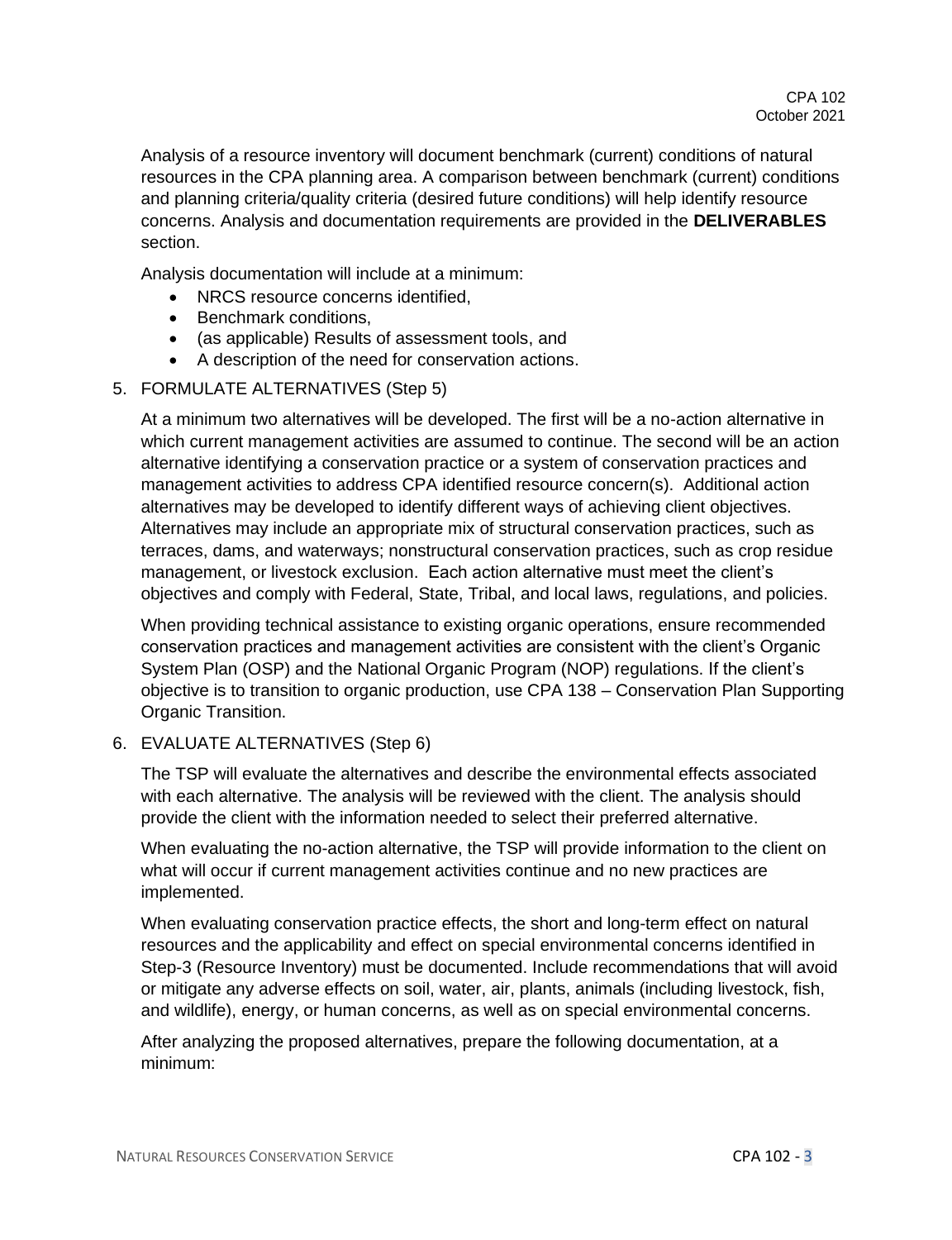- Documentation of alternatives discussed (CPA-6, correspondence), (as applicable)
- Results of assessment tools,
- Considerations to avoid or mitigate any adverse effects on those unique resources and other soil, water, air, plants, animals (including livestock, fish, and wildlife), energy, or human concerns, as well as on special environmental considerations, and
- An evaluation of the alternative's effects on the client's land use, capital, labor, management, risk, profitability, and public health and safety.
- 7. CLIENT'S PREFERRED ALTERNATIVES (Step 7)

The TSP will present all alternatives to the client and document the client's preferred alternative.

#### **Technical Requirements**

The CPA 102 must be developed by a TSP who meets NRCS Comprehensive Nutrient **Management Plan certification requirements.** 

Minimum technical criteria to be addressed in the development of a the CNMP CPA:

- 1. Must comply with Federal, Tribal, State, and local laws, regulations, and permit requirements and meet the producer's objectives.
- 2. Must be developed to assist owners/operators in taking voluntary actions to minimize potential pollutants from animal confinement facilities and the land application of manure and organic by-products.
- 3. Must utilize applicable resource assessment tools to address and recommend planned conservation practices.
	- a. Water Erosion RUSLE2 simulation reports for the benchmark and the agreed upon conservation practice changes are included as part of the CNMP-DIA document.
	- b. Wind Erosion Complete the Wind Erosion Prediction System (WEPS) on all fields to document reduction of wind erosion loss after installation of conservation practices. Include the WEPS simulation report.
	- c. Nitrogen Leaching and Off-site Movement Completed State approved environmental risk assessment tool designed to assess the potential for nitrogen movement out of agricultural lands via leaching, surface offsite transport and atmospheric loss. The Leaching Index functionality within RUSLE2 may be used when a State N assessment is not available. Report will document the effect of installed conservation practices.
	- d. Phosphorus Assessment/Index Completed State approved risk assessment showing the installed conservation practice effect on risk of P movement. If using MMP and MMP includes a valid State risk assessment, include the custom report document.
	- e. Air Quality
		- 1. Prepare a report by the National Air Quality Site Assessment Tool (NAQSAT) to evaluate air quality resource concern on confinement-based animal operations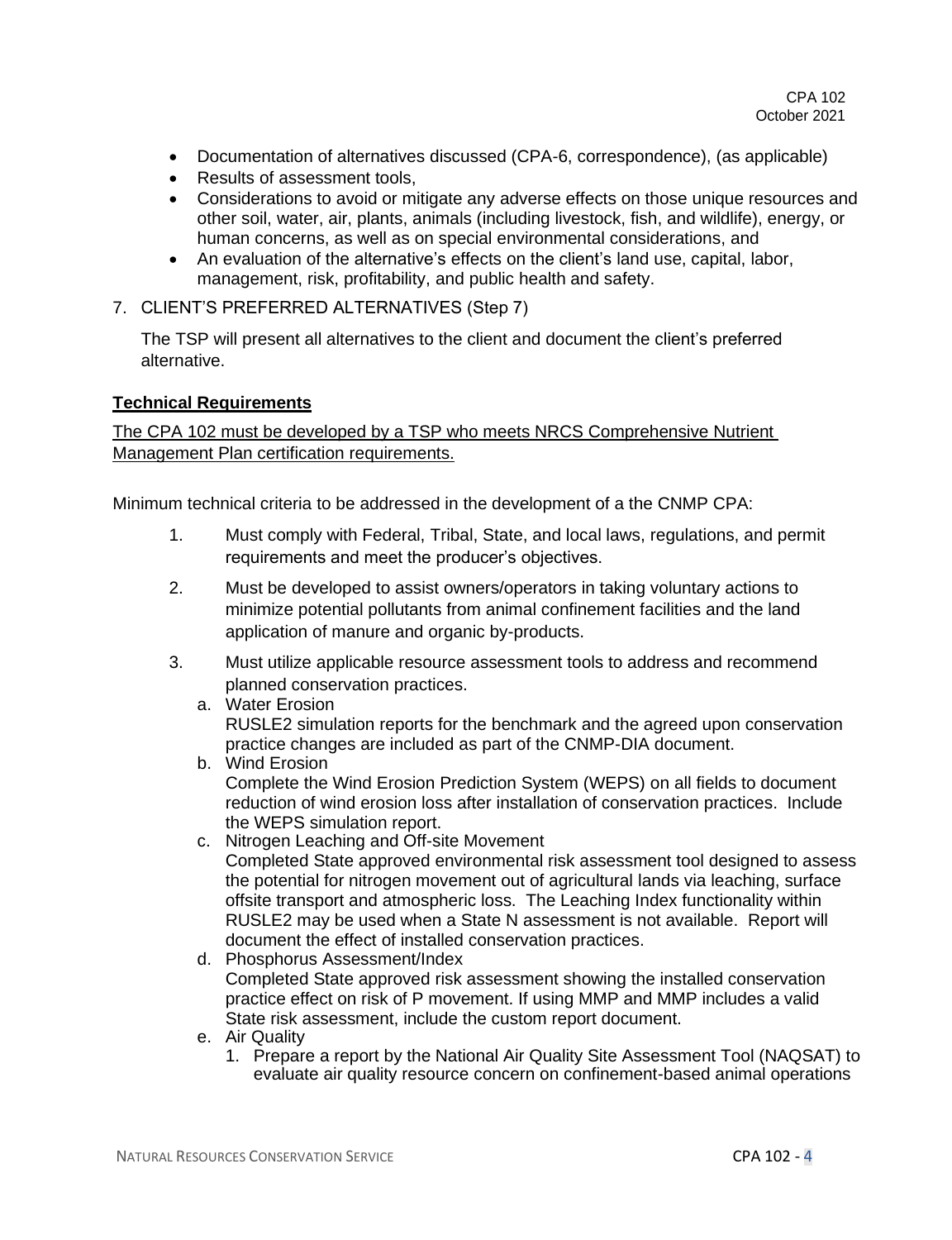with a maximum capacity greater than or equal to 300 animal units for the following species: swine, dairy, beef, horse, broiler chickens, layer hens, and turkeys.

- 2. An updated NAQSAT report must be prepared representing the management of the operation after implementing the potential mitigation options. The NAQSAT is accessible free of charge at [http://naqsat.tamu.edu.](http://naqsat.tamu.edu/)
- 3. Specify odor management controls for applicable conservation practices that may include:
	- Install visual screen via tree lines or fence rows to contain odors and reduce complaints from neighbors.
	- Clean water will be diverted to help keep the facility dry.
	- A cover will be kept on the silage or it will be kept in "Ag Bags".
- 4. Must document landowner(s) decisions.
- 5. Requires evaluation and documentation of compliance with the National Environmental Policy Act, the Endangered Species Act, the National Historic Preservation Act, and other effects on the environment. This evaluation and documentation process WILL BE COMPLETED BY NRCS.
- 6. In most situations, a combination of conservation practices and management activities will be required to meet the production needs of the AFO owner/operator and the resource concerns associated with the farmstead and land treatment areas. The Field Office Technical Guide (FOTG) Section III and National Planning Procedures Handbook (NPPH) contain additional information and guidance.

# Farmstead (Production Area)

- 1. Review/Develop plan map(s) showing existing and planned structures (See NPPH Title 180, part 600.31 subpart A for map requirements), and soils map(s) for all fields indicating map units. Note: Provide a brief description of any limitations of the soil for desired use. Appropriate conservation practices, existing or planned, will address the limitations.
- 2. Record Animal Inventory Information (both existing and proposed) must include such information as type, number, average weight, and number of days confined.
- 3. Record Manure Storage Information must include type of manure storage, existing storage volumes/sizes (when applicable) and maximum length of storage available. When applicable, document planned imports, exports, and on-farm transfers of manure.

#### Crop and Pasture (Land Treatment Area)

- 1. Review/develop plan map(s) showing application fields, soils, application setbacks, existing and planned crop and pasture practices.
- 2. Review current state of inventory: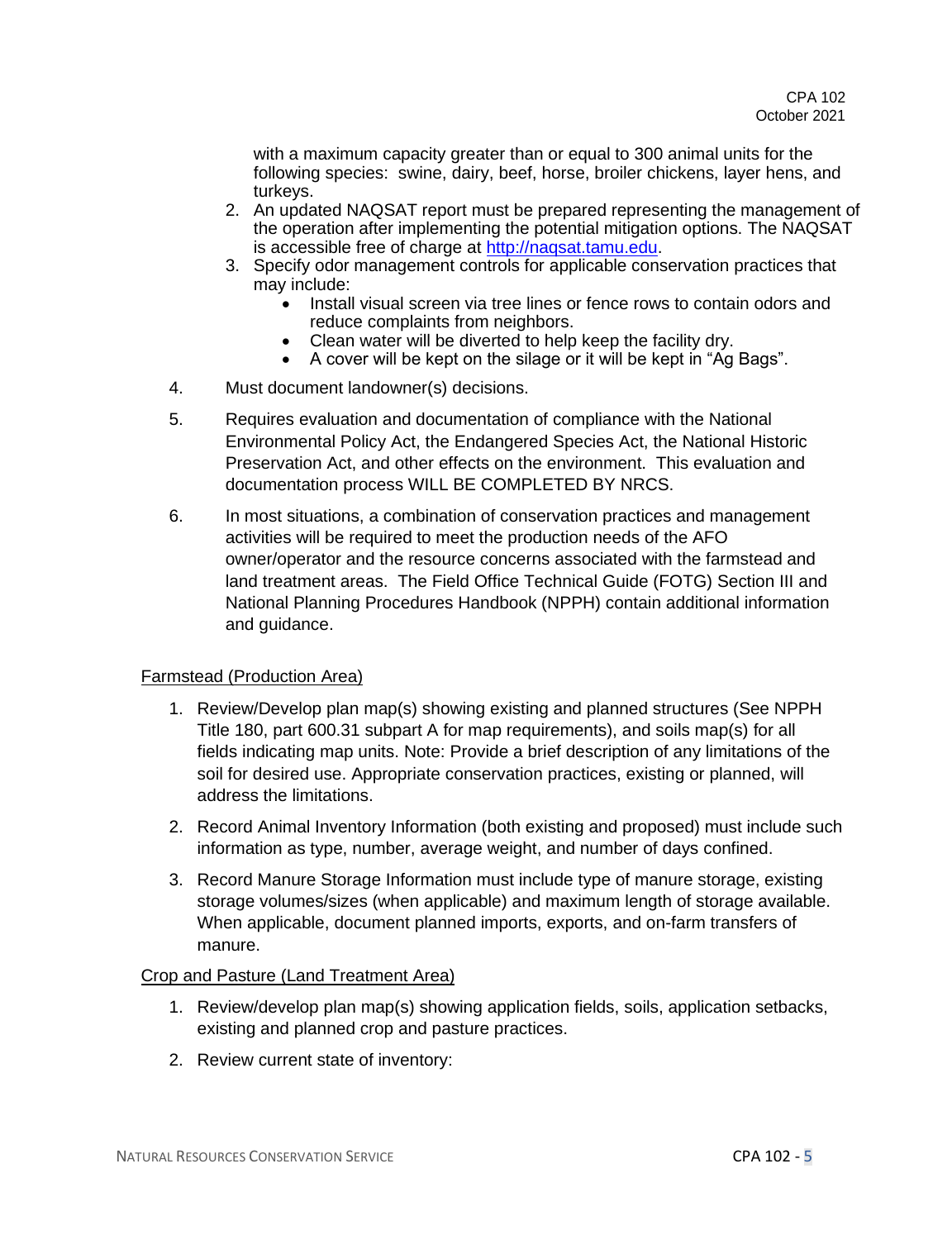- a. Any existing results of approved risk assessment tools for soil erosion, nitrogen and phosphorus.
- b. Identify sensitive area setback distances required for application of organic or inorganic nutrients to protect water quality.
- c. Soil test result data, if available. New or updated soil tests shall be scheduled if analysis exceeds testing recommendations.
- d. Manure nutrient analyses, as well as water, compost, organic by-product, and plant tissue sample analyses applicable to the plan. Schedule any new sampling according to LGU recommendations.
- e. Confirm or update the current and/or planned crop rotation including realistic yield goals for the crops.
- f. Listing and quantification of all nutrient sources, fertilizer recommendations, planned nutrient applications and form.

# **DELIVERABLES**

Two copies (hardcopy or electronic) of the plan must be developed—one for the client and one for the NRCS field office. At the client's request, Technical Service Provider (TSP) can deliver NRCS's copy to the NRCS Field Office. The client's copy must include the maps and preferred alternative, unless the client requests other documents from this section. The NRCS copy must include all items identified herein. An additional electronic copy of the plan should also be uploaded to NRCS Registry (if using MMP, include the ".nat-cnmp.doc" and the .mmp file).

This conservation planning activity applies to farmstead (production area) and crop and pastureland (land treatment areas).

The plan must meet the Natural Resource Conservation Service (NRCS) planning criteria on both the production and land treatment areas for water quality (nutrients, organics, and sediments in surface and ground water), soil erosion (sheet and rill, wind, ephemeral gully, classic gully, and irrigation induced), and air quality (emissions of particulate matter (PM) and PM precursors and objectionable odors).

# **1. Cover Page**

Cover page reporting the technical services provided by the TSP. Cover page(s) must include the following:

- a. Client information: Name, phone number, email, farm bill program, contract number, and contract item number.
- b. TSP information: name, address, phone number, email, TSP number, TSP expiration date; and county of service.
- c. CPA information: CPA name, land use(s), units, and amount.
- d. Statement by TSP that services provided:
	- i. Comply with all applicable Federal, State, Tribal, and local laws and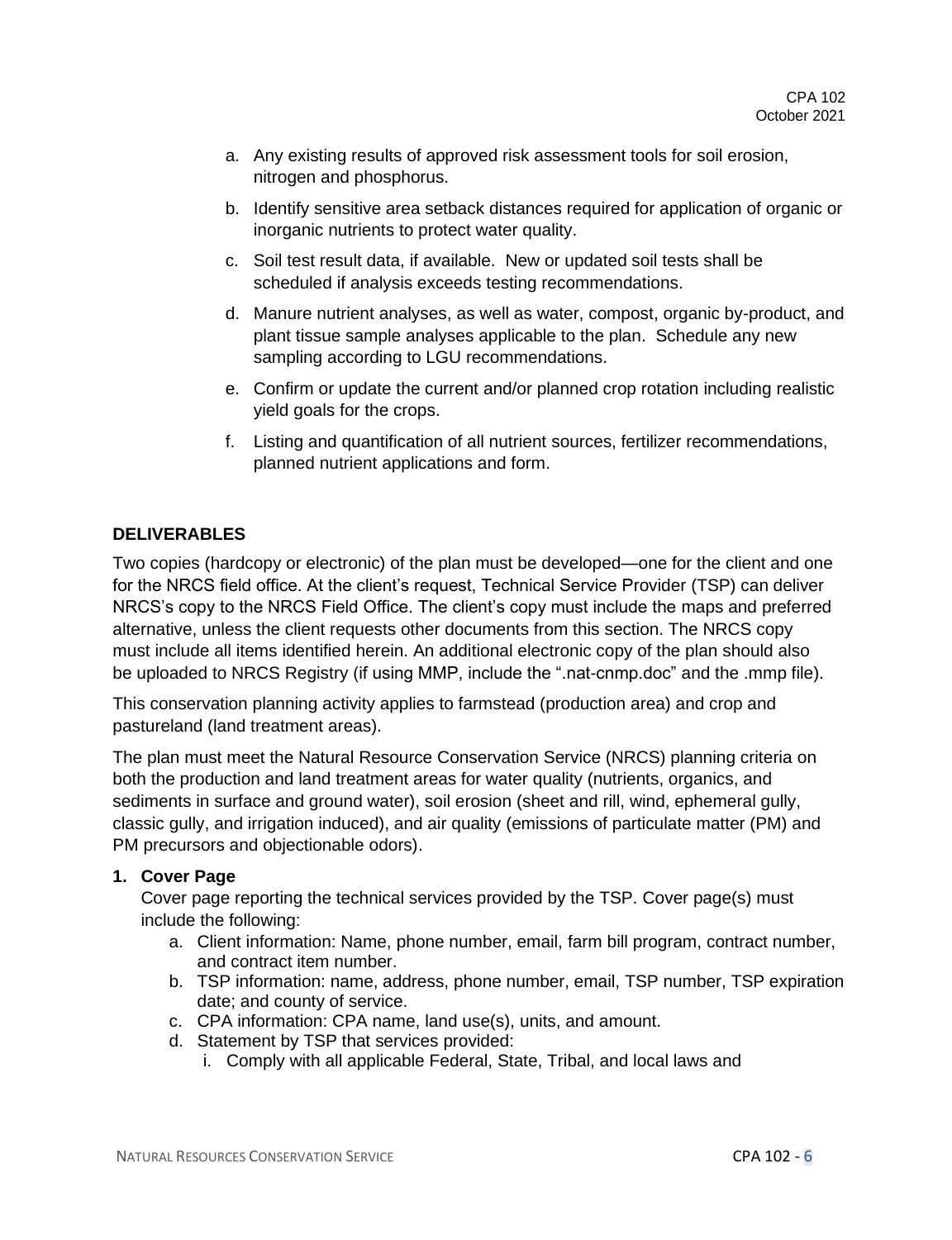requirements.

- ii. Meet applicable program requirements and recommended planned practices are based on NRCS conservation practice standards and specifications.
- iii. Are consistent with and meet the particular conservation program goals and objectives.
- iv. Incorporate alternatives that are both cost effective and appropriate to address the resource issues.
- e. TSP certification statement: signature and date.
- f. Client confirmation: signature and date.
- g. Block for NRCS reviewer acceptance (to be completed by NRCS): signature and date.

#### **2. Conservation Assistance Notes and Correspondence**

- a. Conservation Assistance Notes (NRCS-CPA-6) or other format that includes all components of the CPA-6.
	- i. Document the client's objectives.
	- ii. Document each interaction with the client, include notes and results of that interaction, date, and initials of the TSP.
	- iii. Document each site visit, activity in the field, results of each site visit, all parties present, date, and initials of the TSP.
- b. Any correspondence between the TSP and the client relating to the development of the CPA.

#### **3. Maps**

- a. Maps to include, but not be limited to:
	- i. General location map of the planning area showing access roads to the location.
	- ii. CPA map (this may consist of several maps to account for the entire planning area). This map will specifically include:
		- Boundary lines for the Planning Land Units (PLUs) with labels (name, number, or both). A PLU is a unique geographic area, defined by a polygon, which has common land use and is owned, operated, or managed by the same client or clients. The PLU is the minimum unit for planning.
		- Land-use designation and any applicable modifiers such as irrigation for each PLU as appropriate.
		- Acreage for each PLU associated with the AFO and all fields which may receive manure.
		- Location of sensitive resources and setbacks, if applicable.
		- Location and description of livestock production facilities.
		- Location of land application areas.
		- Location of filter strips, grassed waterways, designated buffers and no manure application areas.
		- Location of planned and applied conservation practices.
		- If the planning area includes nonprivate lands, such as Federal or Tribal lands, a land status map must be included to display land ownership categories (Private, State Trust, BLM, Tribal, and Territorial, etc.)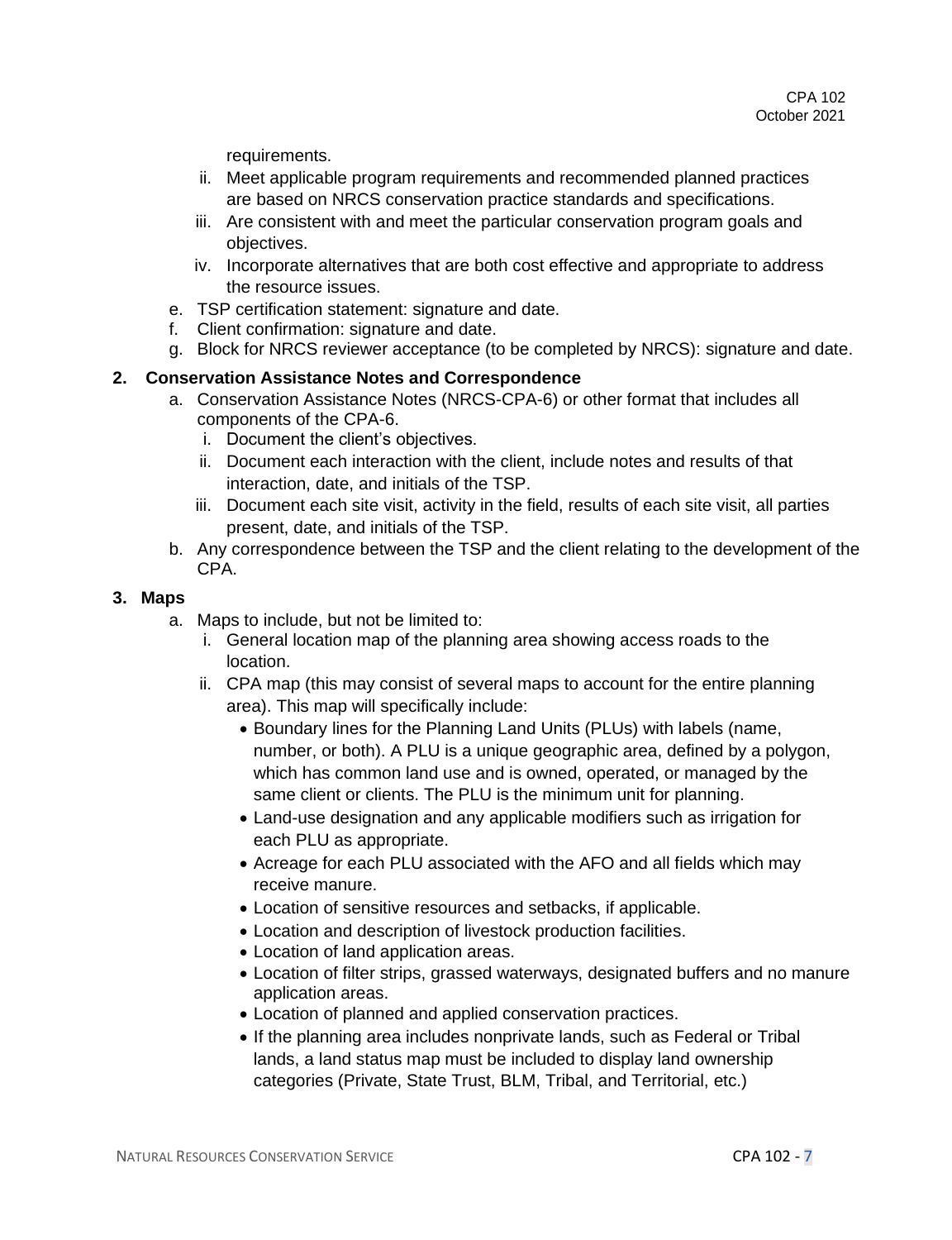- iii. Resource maps of the PLU
	- Soils maps, and other resource maps as applicable.
	- An existing Wetland determination or delineation ma.p
- b. At a minimum, all maps developed for the CPA will include:
	- i. Title block showing:
		- Map title.
		- Client's name (individual or business).
		- Prepared with assistance from USDA Natural Resources Conservation Service.
		- Assisted By [TSP planner's name].
		- Name of applicable conservation district, county, and State.
		- Date prepared.
	- ii. Map scale.
	- iii. Information needed to locate the planning area, such as geographic coordinates, public land survey coordinates, etc.
	- iv. North arrow.
	- v. Appropriate map symbols and a map symbol legend on the map or as an attachment.
- c. If available, the Geographic Information Systems (GIS) electronic shapefiles created for the operation.

# **4. Conservation Plan**

A Record of Decisions (planned and applied conservation practices) for the crop and pasture lands where the nutrients will be applied. This includes documentation for all currently applied practices that will be maintained, as well as all the planned practices with schedule of implementation to include month/year of planned application and amount. For practices previously planned and applied with NRCS technical assistance those plans will be in the client case file in the local NRCS field office (engineering plans, job sheets, or implementation requirements).

- a. Farmstead
	- i. PLU label (name, number, or both).
	- ii. NRCS conservation practice name and code for applied and planned practices required for the system.
	- iii. Estimated amount planned or applied.
	- iv. Brief description of the planned conservation practices (practice narratives).
	- v. Dates the planned practices are scheduled to be implemented.
	- vi. Evaluation of existing waste handling/storage structures for integrity and capacity, site feasibility data if needed (such as topographic survey, soil boring or flood zone information).
- vii. Date any applied practices were completed.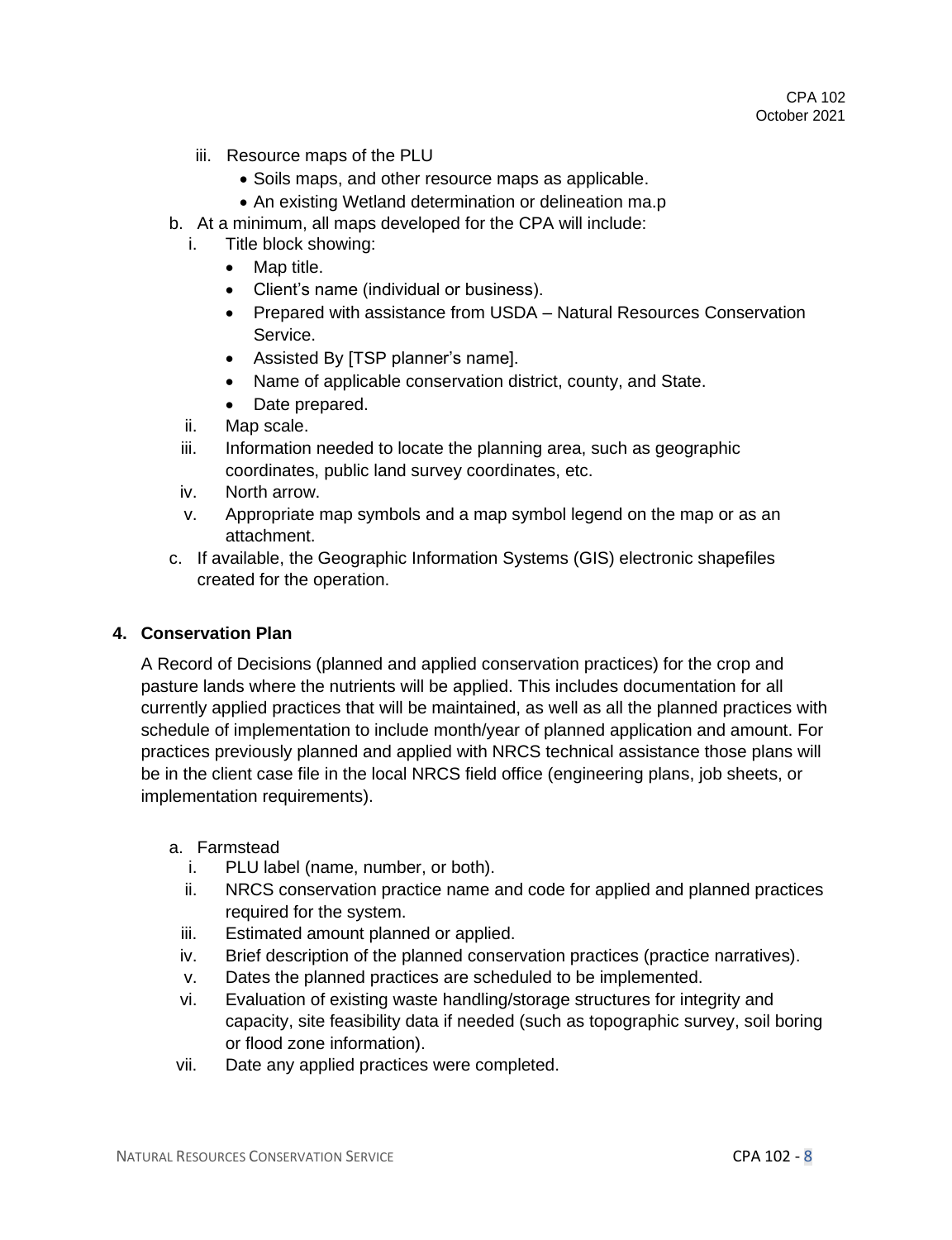- viii. Description of Animal Feeding Operation:
	- Information Table (As planned): Animal numbers, type, average weight, confinement period, percent confinement, and location.
	- Manure storage: Must include storage identification, type of manure storage including the type and adequacy of the liner for liquid storages, existing capacity, volumes and maximum length of storage available, permanent and total storage on farm.
		- o For liquid waste storage: document freeboard, 25 yr. 24 hr. storm, available, permanent, and total storage in gallons, volume of sludge stored and available sludge storage, and an estimate of number of years till sludge cleanout will be needed.
		- o For each storage period, document the volume (where applicable): Manure collected, bedding volume, wash water volume, silage leachate, runoff, direct rainfall and total volume required for that period.
		- o Document all planned imports, exports, and on-farm transfers of manure (when applicable). Include location moved from, location moved to, and volume moved.
	- Narrative description of waste management system and animal mortality management.
- b. Land treatment areas (cropland and pasture and other lands where nutrients from the AFO will be applied)
	- i. PLU label (name, number, or both).
	- ii. Planned NRCS Conservation Practice names and codes.
	- iii. Estimated amount to be applied.
	- iv. Brief description of the conservation practice (practice narrative).
	- v. Date the planned practice is scheduled to be implemented.
	- vi. Summary of risk analyses results, including field identification, erosion estimates, nitrogen, phosphorus and any other risks assessed.
- vii. Manure application setback distances, including field identification, location size, and distance to water.
- viii. Soil test data, including field identification, date, test type, and result.
- ix. Manure nutrient analysis, including date, test type, location, and result.
- x. Existing crop rotation, including year, crop, yield goals, nutrient requirements (N-P-K) and nutrient recommendations.
- xi. Develop and provide all supporting documentation, including any additional items required by the State Conservationist including any geospatial layers (if available) for the Planning Land Unit (PLU), practices, resource inventory, and another map features.

# **References**

USDA Natural Resources Conservation Service. National Planning Procedures Handbook. <https://directives.sc.egov.usda.gov/viewerFS.aspx?hid=44407>

USDA Natural Resources Conservation Service. Field Office Technical Guide.